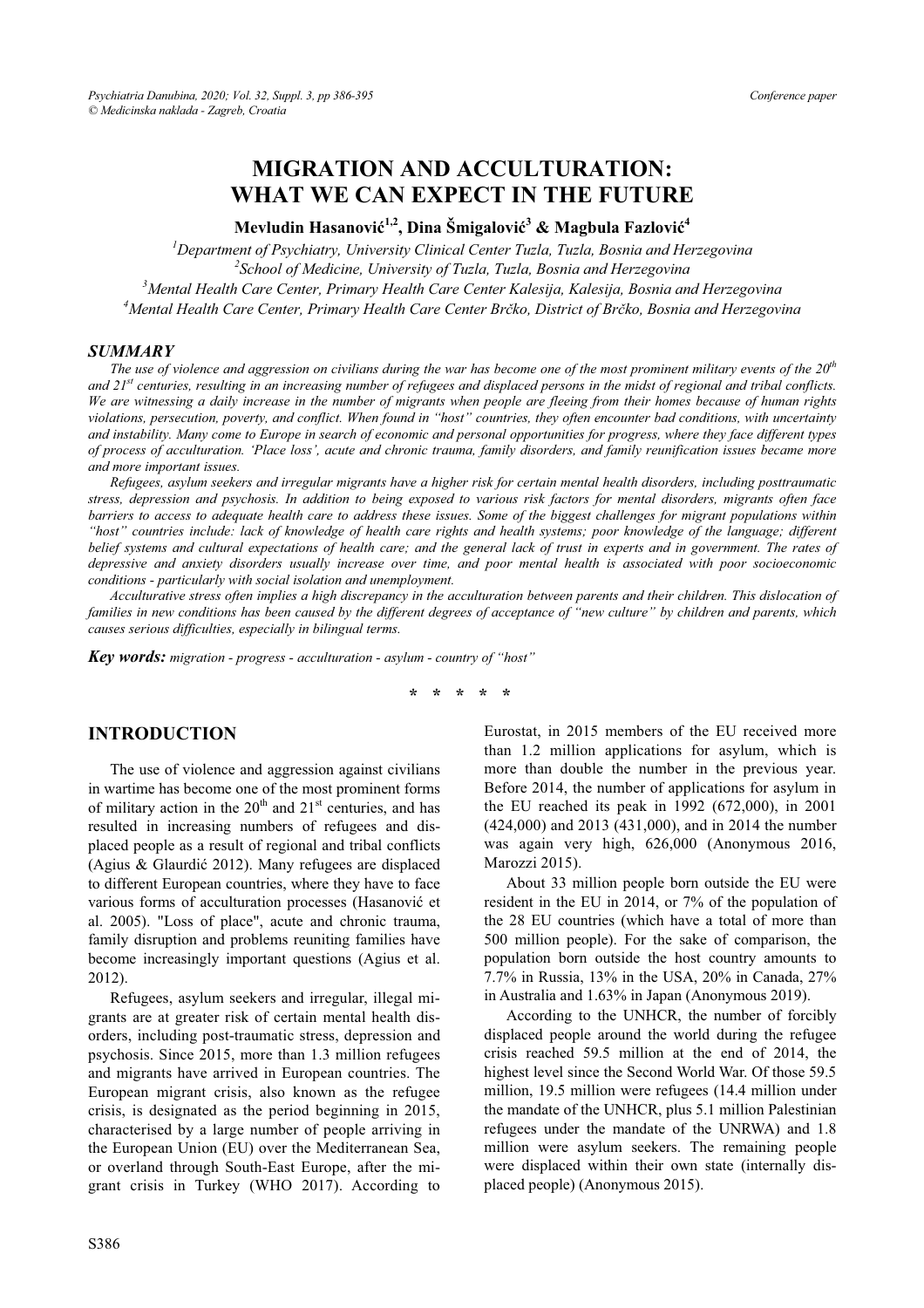Developing countries hosted the largest number of refugees (86 per cent by the end of 2014, the largest number in two decades); the least developed countries gave asylum to 25 per cent of refugees around the world. In Turkey alone, there are almost three million Syrian refugees (Anonymous 2018).

The numbers rise even more when people flee from their homes due to human rights violations, persecution, poverty and conflict. Many come to Europe in the search for economic and personal opportunities in life. When they find themselves in these "host" countries, they often encounter poor conditions, lack of security and instability. The result of this kind of life is a growing trend of mental health disorders and attempted suicide amongst these populations, whose members are hoping to avoid from new risky situations.

As a response to evidence indicating an increasing rate of mental distress amongst refugees and migrants, the European region of the World Health Organization (WHO) states in its Strategy and Action Plan for Refugee and Migrant Health, that its priority is improving the mental health of refugees and migrants. There is an increased risk of mental difficulties, especially among women, the elderly and those who have previously experienced trauma. The risk increases due to the lack of social support and the higher levels of stress following migration.

As well as being exposed to various risk factors for mental disorders, migrants often encounter obstacles in access to the appropriate health care to solve these problems. Some of the greatest challenges for the migrant population within their "host" countries include: a lack of knowledge about their right to health care and health care systems; poor command of the language; different belief and cultural systems and expectations from health care, and a general lack of trust in experts and authorities.

The rates of depressive and anxiety disorders usually increase over time, and poor mental health is linked to poor socio-economic conditions - especially social isolation and unemployment.

# **MIGRATION AND CHILDREN**

The number of refugee, expelled and displaced people has been progressively rising over recent decades on the world demographic stage. More than 20 million displaced persons were registered on  $31<sup>st</sup>$  December 1990 within the borders of their own countries. One hundred thousand refugee and displaced persons requested international protection and asylum throughout Europe and the United States of America (Anonymous 1991).

According to the UNHCR, the number of forcibly displaced persons around the world reached 65,600,000 at the end of 2016 - the highest level since the Second World War, with an increase of 40% since 2011.

The problems of a mental nature which occur during the process of social mobility, whether horizontal (when a person moves from one place to another) or vertical (when an individual moves from one social class to another), were the subject of scientific research in the second half of the  $20<sup>th</sup>$  century (Tyhurst 1951).

The effect of contemporary warfare on children is a problem about which very little is known. Together with adults, many children have witnessed and been exposed to almost all, and some all war-related experiences (Goldstein et al. 1997, Hasanović et al. 2005). The majority faced separations from family, bereavement, close contact with war and combat, and extreme deprivation (Goldstein et al. 1997). Their traumatic experience has far-reaching consequences for their personality. This is particularly significant for teenagers, who are only beginning to deal with their own identity issues (Brennen et al. 2010, Kravić et al. 2013). Young adults who were children aged 5 to 12 years when they migrated, have the most difficult time in adapting to postwar life. Their condition is the result of growing up in an environment that did not provide a feeling of security and safety, e.g. they were not able to play outside and were frequently limited in their life inside (Bull 2004).

Contemporary wars destroy entire social networks, leaving survivors without a natural social support system in the place where they live. The traumatic events experienced by thousands of people during a conflict can have very long-term consequences on the mental health of entire countries who go through such events, and children and young people are particularly vulnerable (Hasanović 2011, 2012a,b, Brennen et al. 2010).

# **ACCULTURATION**

The term "acculturation" is defined as the cultural changes that occur within the constant and direct contact between two different cultural groups (Redfield et al. 1936). Originally the phenomenon of acculturation was understood on the group level, however, today it is recognized as a phenomenon on the individual level and the expression "psychological acculturation" is used (Graves 1967).

Acculturation is a fundamental part of the adaptation prompted by migration to new socio-cultural circumstances; it is the process by which immigrants change their behaviour and attitudes in contact with the different culture of the social community in which they find themselves. The notable rise in international migration is accompanied by a rapid increase in research literature on acculturation (Rogler et al. 1991).

In contemporary scientific circles, the term "acculturation" is used in various disciplines. The psychologically defined concept of acculturation means taking on and accepting the culture of the setting as one's own,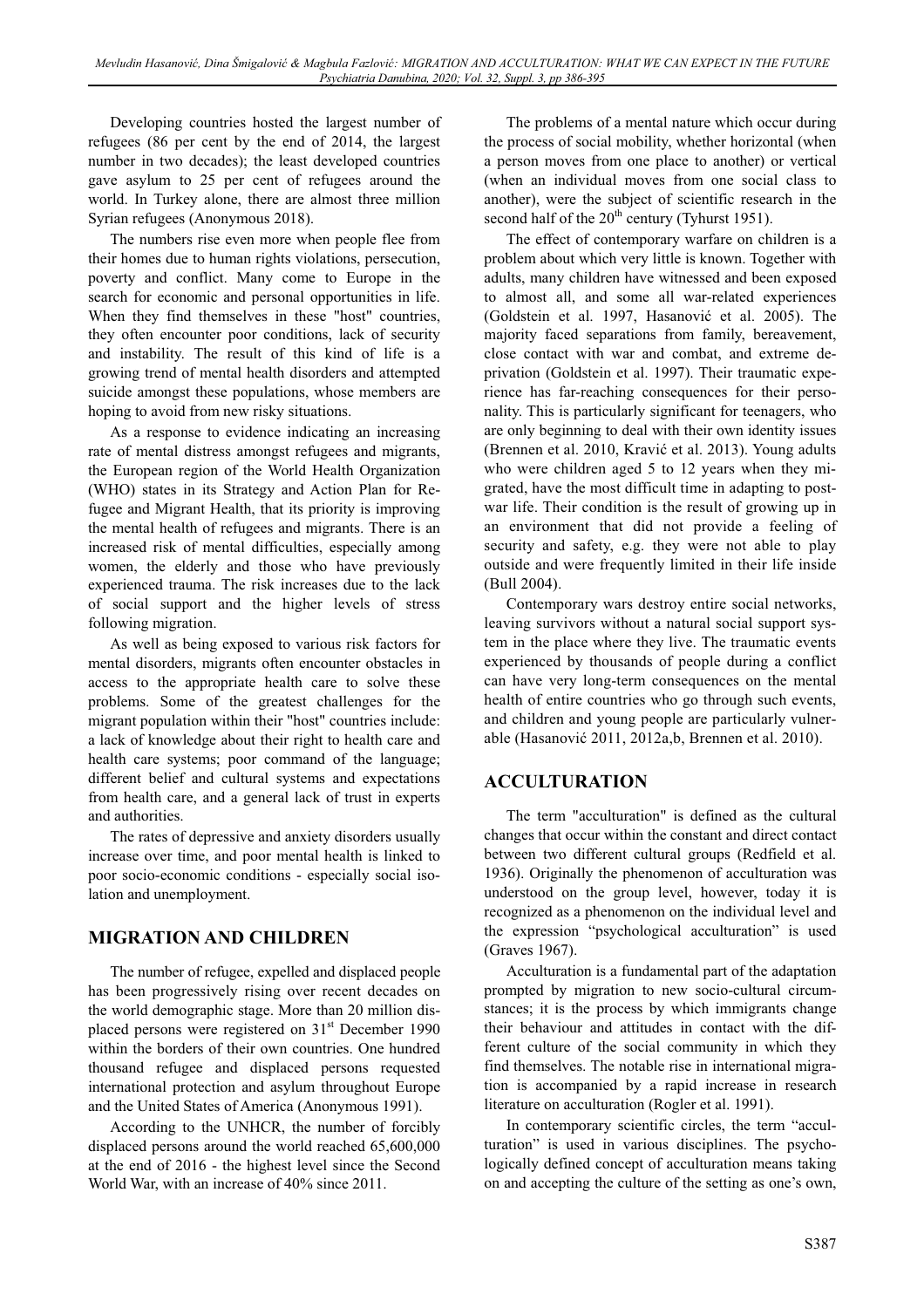by a foreign individual or a small or larger social group. It relates to the psychological changes in individuals (internal and behavioural characteristics), whose cultural group is experiencing acculturation collectively. Berry (1987) points out that there are five general and partially overlapping categories that result from acculturation:

- First, there may be physical changes: a new place of residence, a new type of household, an increase in population density, more ecological pollution etc.
- Second, biological changes may occur: a new nutritional status, new illnesses (frequently forced devastation), and populations of mixed-race children are common (mestizo, mulatto etc.)
- Third, cultural changes necessarily take place, which are the heart of the definition: original political, economic, technical, linguistic, religious and social institutions undergo change or are replaced by completely new ones.
- Fourth: new sets of social relations, whether in a group or outside the group, where dominant forms may be established.
- And finally fifth: for individuals there are psychological changes, changes in behaviour, and changes in mental health, as the constant state of individuals trying to adapt to their new setting.

## **ACCULTURATION AND ACCULTURATIVE STRESS**

The experiences of migrants moving towards a social and cultural system that is different from their own have provided researchers with the opportunity to study the basic processes of adaptation. The current growth in international migration has further increased these opportunities. A significant amount of research has focused on various host countries, such as Canada (Berri et al. 1987), Australia (Taft 1983), Sweden (Magiste 1985), England (Bourhis et al. 1973) and Japan (Partridge 1987). One of the main focuses of the research is the relationship between migration and stress, because every form of migration is accompanied by changes which can be considered as the structural characteristics of this process (Shuval 1982). Gil et al. (1994) differentiate acculturation (cultural changes) from acculturative stress (the stress that stems from this process). Some forms of stress may be endemic in the acculturation process, as the result of communication problems, differences in cultural values, and discrimination. Acculturative stress often implies a major discrepancy in acculturation between parents and their children. This layering of families in new conditions is caused by the different degrees of adoption of the new culture by children and their parents (Scapocznik 1986), which exacerbates the difficulties that arise, especially in bilingual situations.

## **THE ADVERSE ATTITUDE OF THE HOST TOWARDS NEWCOMERS**

Since acculturation is a fundamental part of adaptation to new social and cultural circumstances, induced by migration, it is the process by which migrants change their behaviour and attitudes in contact with the different culture of the social community in which they find themselves.

The parents of immigrant children have come to a foreign country with a certain economic goal and a set perspective, which strengthened their willingness to accept the hardships of their "temporary" stay, and they often endure even obvious discrimination.

Their descendants, without a professional and economic perspective, react more sensitively and aggressively to the setting in which they want to be included (for them it is not foreign), but which, however, will not accept them completely as equals.

This can lead these young people to greater introversion and isolation within their own ethnic group, or in contrast, some of them will endeavour to integrate into groups of local youth, rejecting their old customs and values, and creating their own hybrid culture.

All this can very easily lead to asocial and criminal behaviour, and life at the very bottom of the society of the "wealthy host".

The crime statistics relating to young people of the so-called "second generation" differ from country to country, and also within individual immigration countries from region to region. The impression that they are often also tendentiously fabricated and twisted to serve campaigns against immigrants and their children, because some receiving countries are less friendly "hosts". There are many examples supporting this assertion in current world politics.

The administration of the President of the USA passed a law in 2018 on "zero tolerance" towards illegal migration, which caused the forced separation of more than 2000 children and adolescents from their parents, and their incarceration in detention centres. It is hard for us to imagine the scale of the drama of these young people and the consequences on emotional, cognitive, somatic and social levels as they grow up and later.

## **CHILDREN AND PARENTS IN MIGRATION**

If a migrant child completely embraces a different culture, consciously or unconsciously, because they experience it as more prestigious and dominant, or they deem it to be opportune, this leads to a breakdown in the relationship with their parents and conflict, or at the very least it disturbs the harmonious family structure.

In a home where the roles of the family members are precisely defined, and where the father is usually the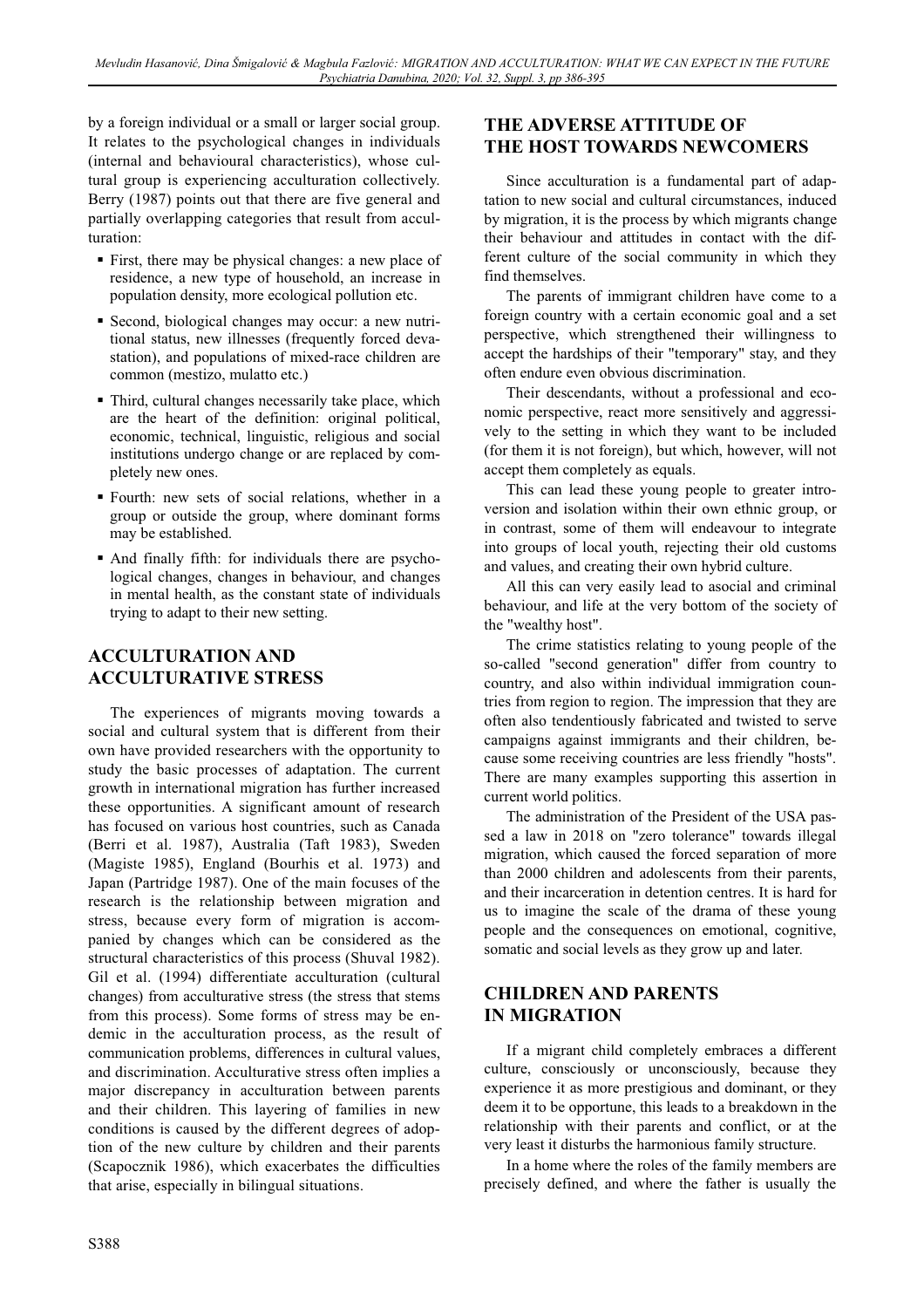authoritative figure, traditionally the model of behaviour and an example to the younger members, the parents often find it difficult to accept the transformation of their own child into a young foreigner, with superior or completely alien behaviour.

It is paradoxical that even the host society does not accept this "mongrel" completely as its own (their stigma and social handicaps are the cost of their different ethical and cultural origins).

Therefore we can talk about a subculture of migrant youth, because the mark of "foreigner" is also stamped on even the best integrated of them.

The other extreme possibility is that the child feels completely rejected by their host society - their school, which, apart from its primary function, also includes an important socialization factor - and does not manage to achieve even basic affirmation in their new setting (due to poor knowledge of the language, differences in school systems, the social and economic status of the migrant family, and xenophobia and prejudice in the "hosts" which the child feels on their own skin), and they may experience a serious identity crisis.

This kind of crisis is characterised by powerful emotional tension, the maladjustment of a "person frustrated in their need for love and security," which may be manifested in strong aggression, or even regressive and immature behaviour, mutism, various phobias etc.

The feeling that the school is ignoring and marginalizing them drives children to behave in an unacceptable and negative manner. This also affects their academic performance in school. If they get into a vicious circle, consisting of a combination of interrelated elements (social and economic, psychological, educational, linguistic, political etc.), children will find it hard to get out of it.

Since they are "unable to fit in" and they have become "chronic re-offenders", the school will probably pronounce them to be "retarded" or send them to a special school, or they will have to repeat years until they reach the age when they are no longer obliged to go to school. After that, having not acquired any qualifications and without any practical experience, their problems with employment begin.

## **UNACCOMPANIED IMMIGRANT CHILDREN**

According to the European Commission, almost 90,000 unaccompanied children filed applications for asylum in European Union countries in 2015.

The figures of UNICEF show that in 2016, 25,800 unaccompanied children or separated persons came over the sea to Italy alone, more than twice as many as the 12,360 children that came the previous year.

Since many are unaccompanied as they migrate, many migrants who reach Europe, both boys and girls, suffer from sexual and physical abuse. These crimes have a permanent effect, which should be a cause for concern for the administration of the countries where their status is finally resolved.

#### **POSSIBLE SOLUTIONS TO IMPROVE THE MENTAL STATUS OF IMMIGRANTS**

WHO/Europe identified the urgent need to develop good practices for provision of care for mental health, and provision of support to member states to deal with the mental health needs of migrants.

In a report with a synthesis of evidence on health care, the WHO/Europe defined a series of good practices, which include:

- promote social integration through education, housing and employment;
- provision of services on the ground to ease access to PROTECTION,
- coordination of different services in the health care system to ensure integration of physical and mental health CARE and appropriate PROTECTION
- provision of information on PROTECTION rights and services available to migrants and health workers;
- training of health care experts to ensure they are open to groups of migrants, aware of their obstacles in access to protection, and interaction with health services, and skills in overcoming linguistic difficulties.

WHO/Europe is launching new initiatives to support member states in their efforts to improve care for migrants, and to integrate them into the local culture.

Recently the Knowledge Hub on Health and Migration was established with the aim of providing a forum for promotion of exchanges of knowledge, information and good practice related to the priority aspects of the health of migrants, with special focus on mental health.

In cooperation with the European Commission, WHO/Europe will offer material technical guidelines, interactive on-line seminars and health care tools for migrants, on the subject of mental health.

This can help bridge the existing gap between science, politics and practice in the field of migration and health, in order to meet the needs of countries on the front line of the massive influx of migrants and refugees (WHO 2017).

#### **WHAT RESEARCHES TELL US**

In the world there is currently the largest number of refugees and asylum seekers living outside their country of origin due to war, political disturbances, violence and various other causes, at any time since the Second World War. This crisis affects all social services providing services in countries that have become hosts to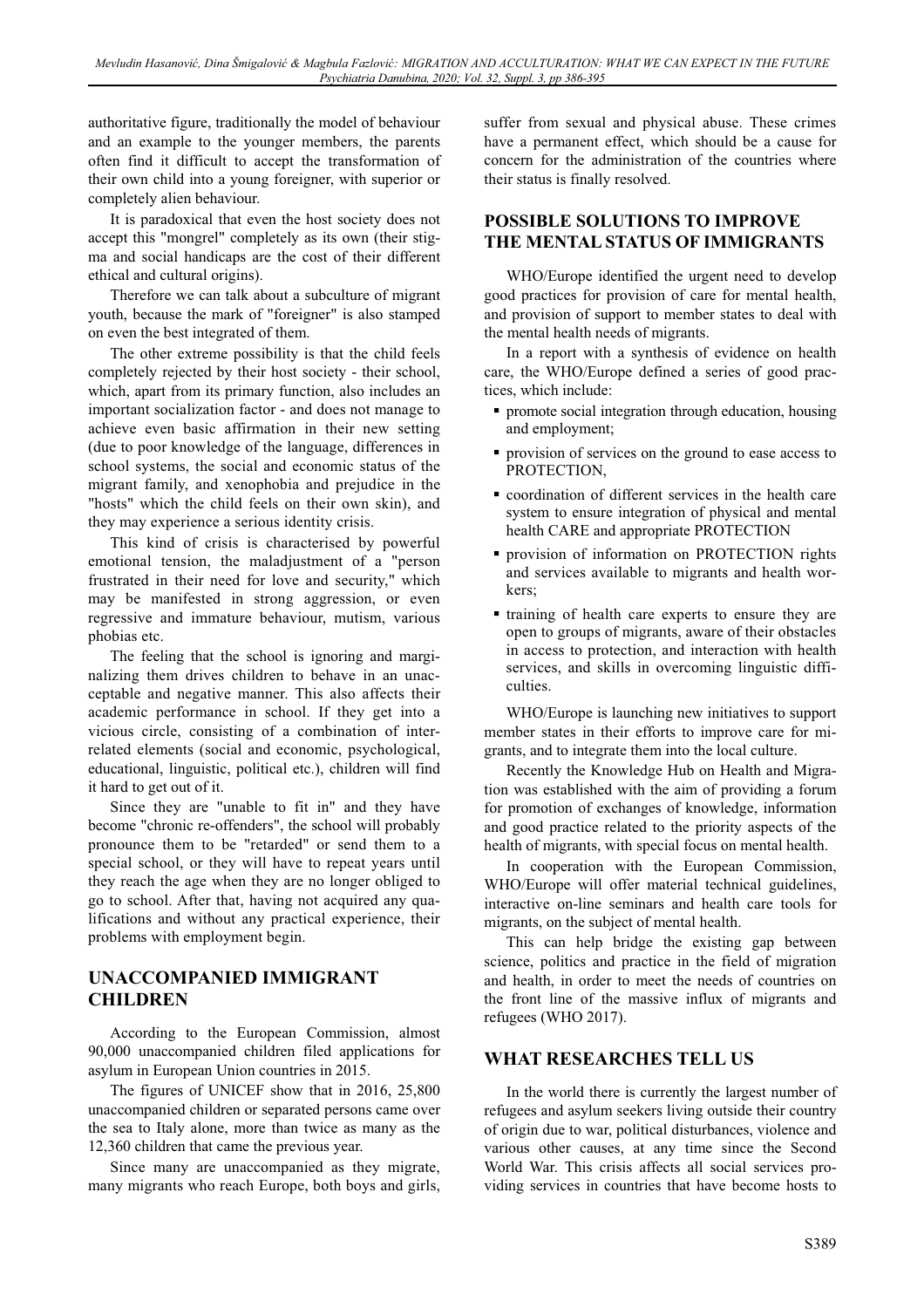refugees. Most research has focused on the needs of young refugees and woman, and has neglected older individuals and their particular vulnerability (Hameed & Katona 2019).

Cultural identity related to mental health is of increasing interest in the field of transcultural psychiatry. However, there is a need to explain the concept of cultural identity for it to be useful in clinical practice. Groen et al. (2018) reveal the complexity and many layers of cultural identity, and assess the connection between stress and acculturation with (changes to) cultural identity. As part of a wider study of cultural identity, trauma and mental health, 85 patients from Afghanistan and Iraq, being treated for disorders related to trauma, were interviewed in a Short Cultural Interview. The analysis revealed three realms of cultural identity: personal identity, ethnic identity, and social identity. Within each realm, the relationships between stress and acculturation were established. The results provide an insight into the intensity of changes in cultural identity caused by stressors before and after migration and in the process of acculturation. On the basis of the results of the research, recommendations were drawn up to improve the cultural competence of mental health experts (Groen et al. 2018).

There is limited data on the connection between previous education and psychological and developmental outcomes in refugee children who have moved to Western Australia. Children of refugees have diverse migration, traumatic and educational backgrounds, which affect their health and psychological outcomes. Mace et al. (2014) in their research on 332 young refugees (average age  $9.58 \pm$  standard deviation 3.43 years) acquired the detailed information available about the education of 205 children. They found that the previous education of the child subjects was limited. 64.9% of subjects had experienced schooling interruption, and 55.8% received education in their primary language. Language development concerns were significantly associated with previous education in a second language. Other severe developmental and schooling issues were uncommon at presentation, with few correlations to prior education. In contrast, several migration factors, including separation from their family and mandatory detention that they had had to go through, were significantly correlated with psychological comorbidities, such as post-traumatic stress disorder. In order to monitor this population better, the authors recommend taking an in-depth multidisciplinary history, including previous education and psychosocial questions. They point out that partnership with educational institutions seems to play an effective, multifaceted role in helping resettlement; however there is a need for longitudinal research (Mace et al. 2014). Betancourt et al. (2012) point out that there is an increasing need to provide effective mental health services to children and adolescents amongst refugees

throughout the United States; the evidence base, necessary to manage the design and provision of services, is nascent. The authors investigated trauma history profiles, psychopathology, and associated behavioural and functional indicators among war-affected refugee children presenting for psychological treatment.

Clinical assessments indicate high rates of probable post-traumatic stress disorder (30.4%), generalized anxiety (26.8%), somatization (26.8%), traumatic grief (21.4%), and general behavioural problems (21.4%). Exposure to war or political violence frequently co-occurred with forced displacement, traumatic loss, bereavement or separation, exposure to community violence, and exposure to domestic violence. Academic problems and behavioural difficulties were prevalent (53.6% and 44.6%, respectively). However, criminal activity, alcohol/ drug use, and self-harm were rare (all  $\leq 5.45\%$ ). These findings highlight the complex trauma profiles, comorbid conditions, and functional problems that are important to consider in providing mental health interventions for refugee children and adolescents. Given the difficulties associated with access to mental health services for refugees, both preventive and community-based interventions within family, school, and peer systems hold particular promise (Betancourt et al. 2012).

Most services for mental health in children and adolescents previously exposed to traumas, were not originally developed for refugees, and information is needed to help clinicians design services to resolve the consequences of trauma in the refugee population. Betancourt et al. (2017) compared trauma exposure, psychological distress, and mental health service use among children and adolescents of refugee-origin, immigrant-origin, and U.S.-origin. On average, there were significantly more types of trauma exposure among refugee youth than either U.S.-origin youth or immigrant youth. Compared with U.S.-origin youth, refugee youth had higher rates of community violence exposure, dissociative symptoms, traumatic grief, somatization, and phobic disorders. In contrast, the refugee group had comparably lower rates of substance abuse and oppositional defiant disorder. The clinic-referred sample of refugee-origin youth presented with distinct patterns of trauma exposure, distress symptoms, and service needs that merit consideration in service planning (Betancourt et al. 2017).

Among adults there is strong evidence about peritraumatic dissociation (PD) predicting post-traumatic stress disorder (PTSD), yet evidence among children is very limited. It has been suggested that disturbances in memory functioning might explain the association between PD and PTSD, but this has not yet been empirically tested. In the desire to test the hypotheses that greater PD would be associated with more post-traumatic stress disorder (PTSD) symptoms, and that some of this association would be mediated by disorganized and non-verbal memories about the traumatic event,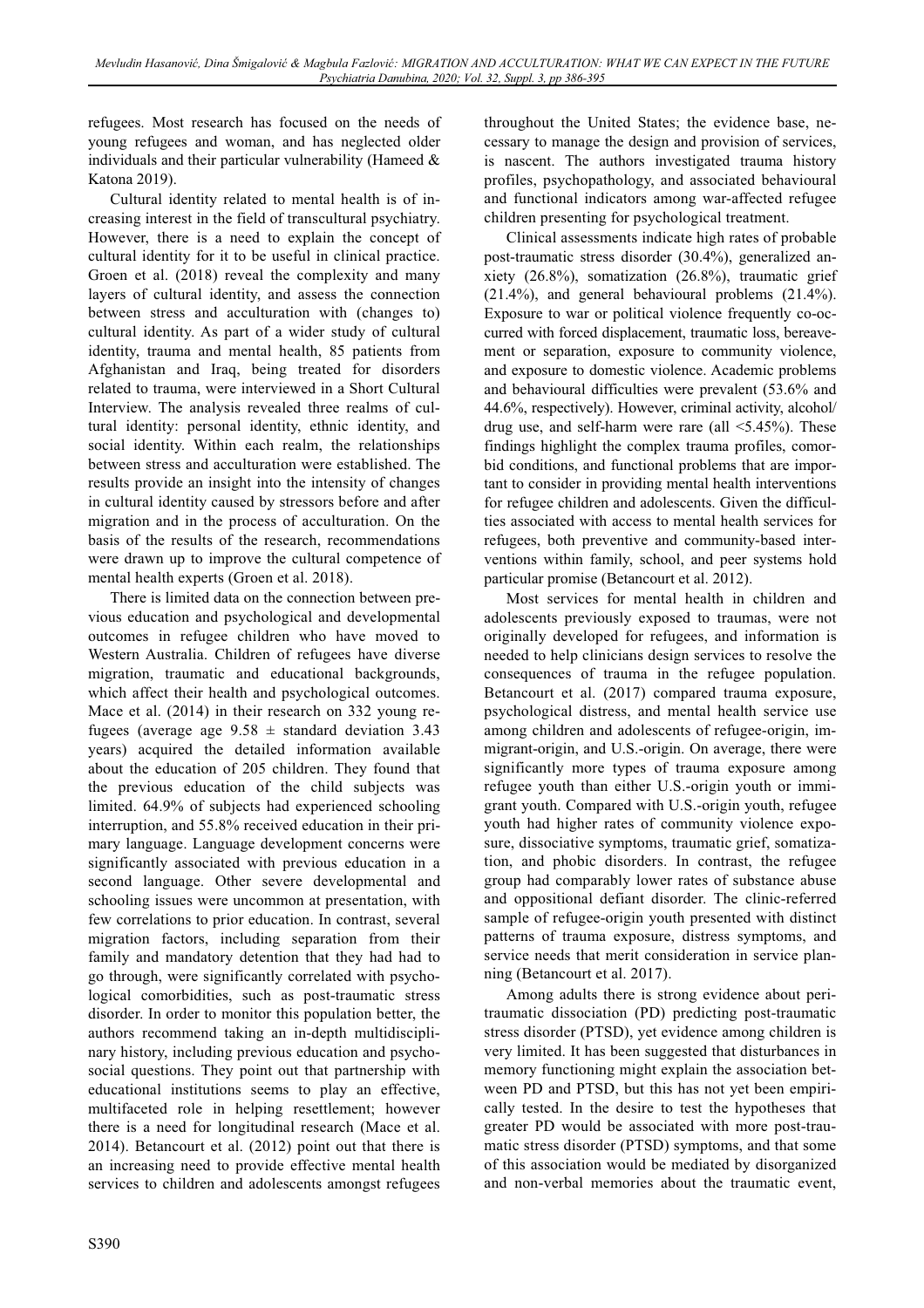Peltonen et al. (2017) conducted research amongst 197 Palestinian children living in the Gaza Strip. This provided empirical evidence that, among war-affected children, greater PD during traumatic events was linked with higher levels of PTSD symptoms several months later, even when accounting for their personal exposure to war trauma. Further, the study supported the idea that the detrimental effects of dissociation during a traumatic event may be due to dysfunctional memories characterized by disorganization and the lack of a verbal and coherent approach. Further tests of these hypotheses with larger samples and more points of measurement are called for (Peltonen et al. 2017).

In their study, Yalin Sapmaz et al. (2017) assessed early onset psychiatric disorders and factors related to these disorders in a group of refugee children from Syria, Iraq, Afghanistan and Iran, after they had immigrated to Turkey due to war. Clinical interviews were conducted with 89 children and their families. The mean age of cases was 9.96±3.98 years. A psychiatric disorder was found in 49.4% of the children. A total of 26 children were diagnosed with anxiety disorders, 12 with depressive disorders, 8 with trauma and related disorders, 5 with elimination disorders, 4 with attention deficit/hyperactivity disorder, and three with intellectual disabilities. It was found that seeing a dead or injured person during war/emigration, and the father's unemployment increased the risk of psychopathology. In the context of war and emigration, these children were trying to cope with the negative circumstances they had experienced before migration, as well as the despair they saw their parents experience (Yalin Sapmaz et al. 2017, Hasanović et al. 2005).

Goldin et al. (2008) compared independent clinical assessments of parents, children and teachers of 48 Bosnian refugee children in Sweden in 1994-1995 using a semi-structured interview. In an interview with a doctor, almost half the children (48%) were identified as having one or more mental health problems, "demanding further attention". Depressiveness was the single most prevalent symptom (31%); followed by post-traumatic stress (23%), and anxiety-regressiveness (15%). At the same time, 75% of the children were rated by teachers as "quite competent" in school. Parent, child and clinician appraisals of primary school children showed broad similarities. Teachers reported a similar prevalence of child distress, but identified different symptoms and different children demanding attention. Evaluation of teenage youths showed greater disparity: teenagers labelled their own symptoms more often as post-traumatic stress reactions, and teachers identified fewer youths in need of attention. The interrelatedness between the parent, child and clinician appraisals supports the robustness of the semi-structured interview. At the same time, the distinctiveness of the teachers' reports underscores the need to incorporate an outside-world vantage point in the process of risk

assessment. Also, a more concrete presentation of posttraumatic stress reactions and a higher "further attention" threshold for inward emotional problems seem called for (Goldin et al. 2008).

Since the number of North Korean adolescents entering South Korea is increasing, Kim et al. (2014) tested the health behaviour, including behaviour related to mental health and factors connected with depression, of North Korean adolescents who had defected from their homeland and were living in South Korea. A total of 206 North Korean adolescents who had defected were selected, and the control group consisted of 618 matched South Korean adolescents. The analysis showed that North Korean adolescents had a higher rate of smoking cigarettes and current consumption of alcohol and drugs than adolescents from South Korea. The factors associated with depression in North Korean adolescents were: current smoking, lifetime drinking experience, and perceived stress. Therefore, to promote proper health behaviour and adaptation to South Korean society, a specialized approach is necessary for North Korean adolescents (Kim et al. 2014).

Several studies that have researched acculturation and self-management suggest that increased participation in the host culture (or adjustment to it) is linked with better health and disease control. Since there was a lack of research into the connection between acculturation strategies (attachment to Dutch and Turkish culture) and a wider capacity for self-management in the elderly population in The Netherlands, Cramm and Nieboer (2019) examined this relationship in that population. A total of 680 people completed their questionnaire (the response rate was 32%). The average age of the subjects was  $72.90$  years (standard deviation = 5.02; range, 66-95), and women comprised 47.6% of the sample. Most (80.3%) of the subjects had a low level of education.

Women, singles, more poorly educated subjects, and those with multi-morbidities experienced a lower level of attachment to Dutch culture, and reported a weaker capacity for self-management. Slightly stronger relationships were found between self-management and attachment to the Dutch culture than attachment to the Turkish culture. Multi-morbidity negatively affected the selfmanagement abilities of older Turkish people living in The Netherlands. Given the high prevalence of multimorbidity in this population, investment in their selfmanagement abilities is expected to be beneficial. Special attention is needed for women, single individuals, less-educated people, and those with multi-morbidities. Interventions aiming to integrate these groups better into Dutch society are also expected to be beneficial for their self-management abilities (Cramm & Nieboer 2019).

Every year, about 60,000 refugee children move to western countries. Kaplan et al. (2015) analysed the effect of refugee status on cognitive functioning. The results of their study indicate that the distinctive in-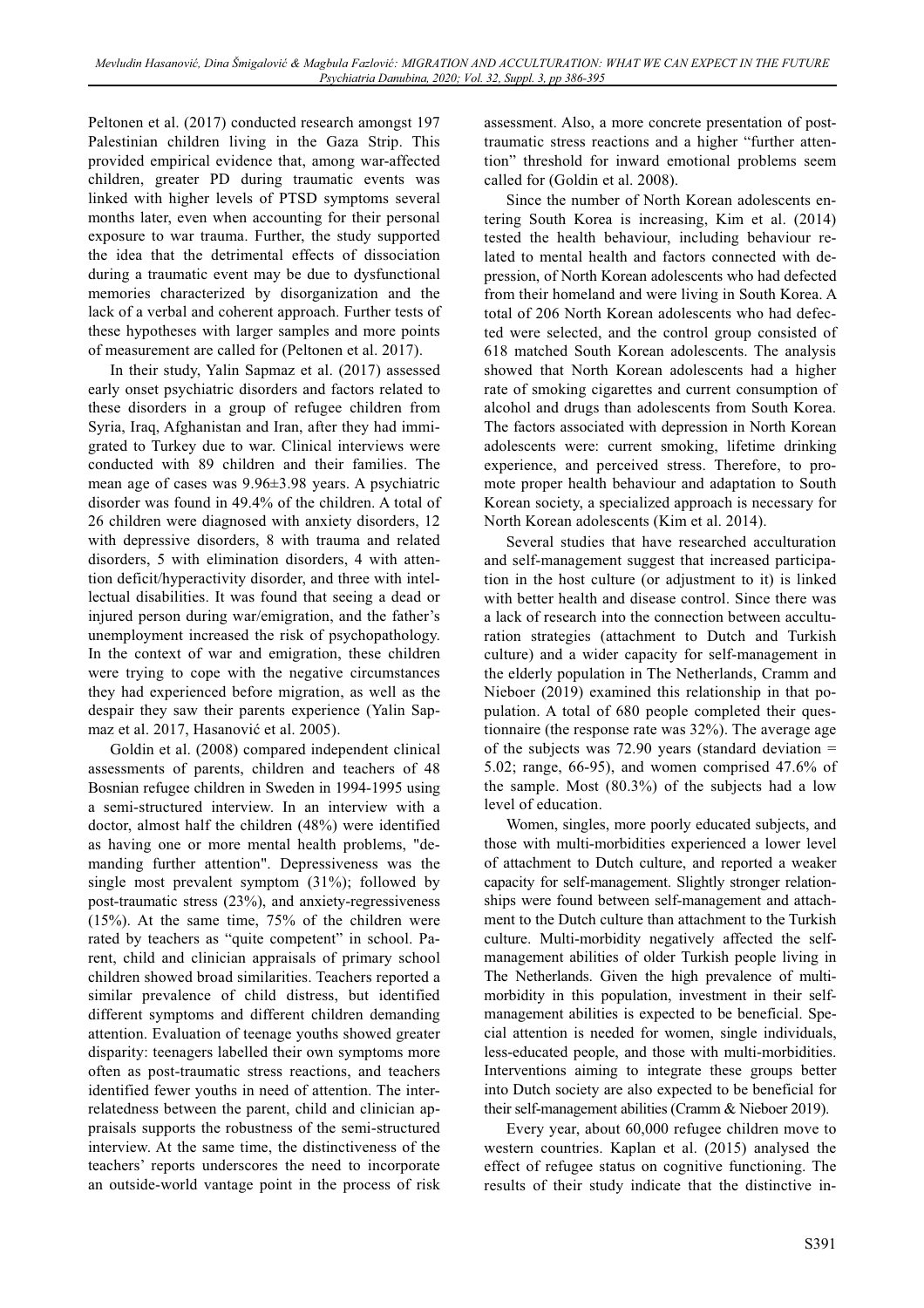fluences for these children include exposure to traumatic events and the need to acquire a new language, which are factors that need to be considered to avoid over-diagnosis of learning disorders and inappropriate educational placements. Pre-arrival trauma, psychological sequelae of traumatic events, the developmental impact of trauma, and the quality of family functioning, have been found to influence cognitive functioning, learning, and academic performance. In addition, the refugee child may be semi-proficient in several languages, but proficient in none, whilst also trying to learn a new language. The influence that the child's limited English proficiency, literacy, and school experience may have on academic and test performance is demonstrated by drawing on research into refugees' English language acquisition, as well as the more extensive literature on bilingual English language learners. Implications for interventions are drawn at the level of government policy, schools, and the individual. The paper concludes with the observation that there is a major need for longitudinal research into refugee children's learning and academic performance, and interventions that will close the academic gap, thereby enabling refugee children to reach their educational potential (Kaplan et al. 2015).

Displaced refugee children, especially girls, showed limitations in play before migration, with higher levels of engagement in play after moving. The provision of opportunities for various forms of play may enhance the positive results of moving for children and their parents. Larger longitudinal studies are needed, examining the play of refugee children and its connection with physical, developmental and psychological wellbeing (MacMillan et al. 2015).

Buhmann (2014) points out that treatment of traumatized refugees is traditionally aimed at PTSD, but his research shows that patients suffer from numerous psychiatric and somatic comorbidities. Almost all patients, in addition to PTSD many also had depression, pain and untreated somatic complaints. Further, 58% of them had physical problems for which they had received treatment, 16% of patients had psychotic symptoms, mainly related to their trauma, 27% had permanent personality changes after catastrophic events according to ICD-10, and 46% reported traumatic brain injury. Patients reporting chronic pain had higher symptom scores on the Hopkins Check List of depression and anxiety symptoms, or the Harvard Trauma Questionnaire (HTQ), and patients with psychotic symptoms scored higher for all symptom clusters on HTQ. At pre-treatment assessment, the patients' level of functioning and quality of life were very low. The majority of patients lived on public subsidies, their education levels were low, and most patients had a limited social network. There was less improvement in PTSD when patients were receiving public subsidies, and less improvement of depression when patients reported pain in the upper extremities. A positive association was found between systematic use of CBT methods and improvement in patient condition. In the end, they point out that the comprehensiveness of PTSD in explaining the symptoms of traumatized refugees is questionable (Buhman 2014).

After immigration, out-patient psychiatric patients are often exposed to various potentially traumatizing post-immigration events, with many negative consequences for their mental health and quality of life. However, some patients also report positive personal changes, post-traumatic growth, related to these potentially traumatic events. In their study, Teodorescu et al. (2012) describe post-traumatic growth, symptoms of post-traumatic stress, depressive syndrome, post-migration stressors, and their connections with the quality of life of out-patient psychiatric populations of refugee origin in Norway.

Post-migration stressors, such as unemployment, a weak social network and poor social integration, were moderately negatively correlated with post-traumatic growth and quality of life, and positively correlated with psychopathological symptoms. Multi-traumatized refugees in outpatient clinics reported symptoms of psychopathologies and post-traumatic growth after they were exposed to a large number of traumatic events. Post-traumatic growth was positively correlated with quality of life, and negatively related to postmigration stressors (Teodorescu et al. 2012).

Asian Americans are the faster growing population group in the United States. At the same time, evidence exists that problematic levels of drinking are rising amongst adult Asian Americans. Social and cultural factors, such as acculturation and the birth rate, may also help explain the drinking patterns in this group. The literature suggests that there are major and significant differences within the group of Asian Americans, so that individuals who were born in the United States and/or are more acculturated are exposed to a higher risk of alcohol abuse and the problems related to it (Hahm et al. 2003). Asian Americans with a high level of depressive symptoms, psychological disorders and more perceived discrimination have an increased risk of alcohol abuse (Iwamoto et al. 2011, Nishimura et al. 2005, Yoo et al. 2010). Most research on this population has used samples from colleges; therefore it is important to examine samples from the community, including young adults from the United States who do not attend college, and older adults in the Asian American population (Iwamoto et al. 2016).

#### **WAR IN BOSNIA AND HERZEGOVINA**

With the onset of war in Bosnia and Herzegovina (BH) in 1992, new demographic movements occurred, which varied in intensity and in terms of their main characteristics over the course of the war. Groups of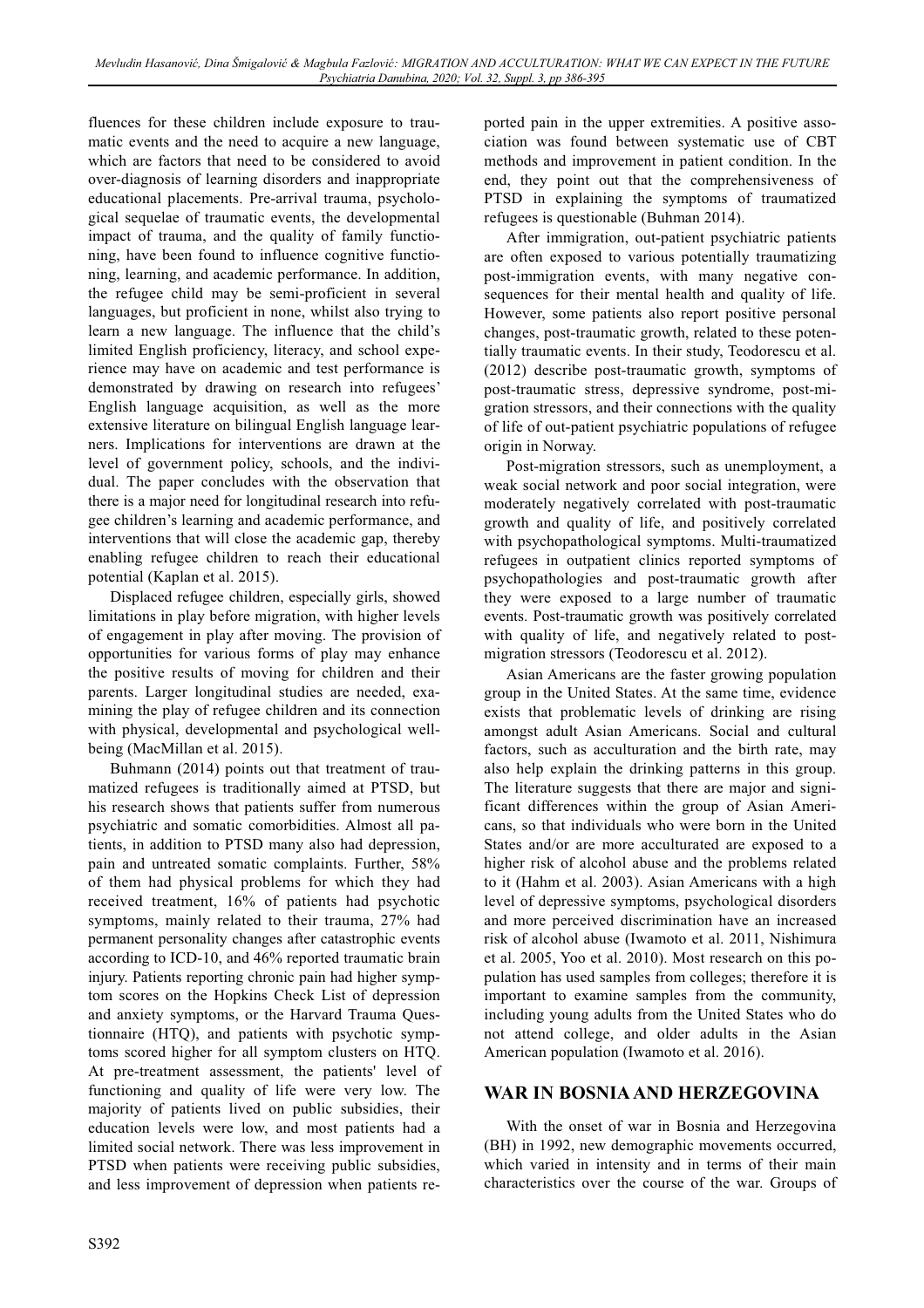displaced people and refugees appeared both inside the borders of BH and beyond it, in Europe and throughout other continents too. Today, after more than 24 years since the Dayton Agreement was signed, migrations of the population of BH continue, both from BH and European states to third countries, and a significant number of these people has returned to their homeland after many years living in foreign cultures.

The return home is referred to as the repatriation process. The need arises for integration of research into acculturation and the mental health status of Bosnian and Herzegovinian displaced persons and refugees during their temporary stay in other countries, and also upon their return, whether it was voluntary or forced. It is especially necessary to pay attention to psychological and behavioural consequences that are longterm in nature, in view of the past two and a half decades of constant political and economic uncertainty, which is not improving today. It is necessary to identify points of convergence and new guidelines for scientific research. Very little has been done in this regard so far (Avdibegović et al. 1998, Hasanović et al. 1999, 2005, 2017, Hasanović 2012a,b).

The open question remains of future research into the acculturation of all those who have permanently left BH, and who are still doing so, from the point of view of the times to come, which will bring the growth of the initial problems that occur with this type of threat to mental health balance.

# **CONCLUSION**

The process of mental change in people who leave their own country for any reason and move to another, is present in different age groups, occupations, in both sexes, and in different nationalities. They have all survived the drama of leaving their home, and life in settings with different cultures. Many have had the additional trauma of the suffering or death of close family members, or experiencing an illness for which they have had to seek medical help in a country where they are unable to express themselves well about the difficulties they are having. In many cases, their family has been decimated due to the fact that some family members have remained in the country from which they came to their new "homeland". In their new "homeland" they do not have the possibility of employment, their social drama deepens, and it is accompanied by mental crises which develop into severe forms of depression, delusional disorders, perceptive illusions, paranoid disorders etc. For professionals dealing with mental health, both in our country and in the world, this is a new practical challenge, which we can only face by taking a scientific research stance, so that from the outset we are able to research in detail the characteristics of this psycho-social phenomenon, so that we have clear epidemiological, clinical, therapeutic and other parameters

drawn up in an objectively well-established research process. One of the aims is to help those responsible in the socially functioning hierarchy to reorganize the existing material and human resources, so that we may respond adequately to the demands of the time, the events and the people who are our contemporaries.

#### *Acknowledgements:*

We would like to thank to every individual and to all governmental and non-governmental organizations who helped to people who seek better place for their lives around the world.

We are acknowledged to Muhammed Hasanović, for his contribution in preparing the article.

#### *Conflict of interest:* None to declare.

#### *Contribution of individual authors:*

- Mevludin Hasanović: conception and design of the manuscript, collection and interpretation of data, literature searches and analyses, manuscript preparation and writing the paper;
- Dina Šmigalović: made substantial contributions to conception and design, collection of data, participated in revising the article and gave final approval of the version to be submitted.
- Magbula Fazlović: made substantial contributions to conception and design, participated in collecting data, revising the article and gave final approval of the version to be submitted.

#### **References**

- *1. Agius M, Glaurdiü J: Remembering wars past. Paediatrics Today 2012; 8:1-4*
- *2. Agius M, Butler S, Hasanoviü M: Baseline self reported functional health and vulnerability to posttraumatic stress disorder after combat deployment: prospective US military cohort study. Re: Posttraumatic Stress Disorder in Bosnia Herzegovina. BMJ 2012 (16 May). http://www.bmj.com/content/338/bmj.b1273/rr/585071 (Approached: 11.08.2020)*
- *3. Anonymous: World Refugee Statistics. World refugee Survey. United States Comitee for Refugees; 1991*
- *4. Anonymous: https://www.unhcr.org/news/latest/2015/6/558193896/wor ldwide-displacement-hits-all-time-high-war-persecutionincrease.html 2015 (Approached: 11.08.2020)*
- *5. Anonymous: Migrant crisis: Migration to Europe explained in seven charts. BBC News. 4 March 2016. (Approached: 11.08.2020)*
- *6. Anonymous: https://www.unhcr.org/globaltrends2018/ (Approached: 02.08.2020)*
- *7. Anonymous: https://ec.europa.eu/eurostat/statistics-explained /pdfscache/1275.pdf 2019. (Approached: 02.06.2020)*
- *8. Avidbegoviü E, Sinanoviü O, Selimbašiü Z: Accultoration Problems of Bosnian children during the Repatriation, Book of Abstracts of 14-th International Congress of International Association for Children and Adolescent Psychiatry, Stockholm, August 1998: 2-6*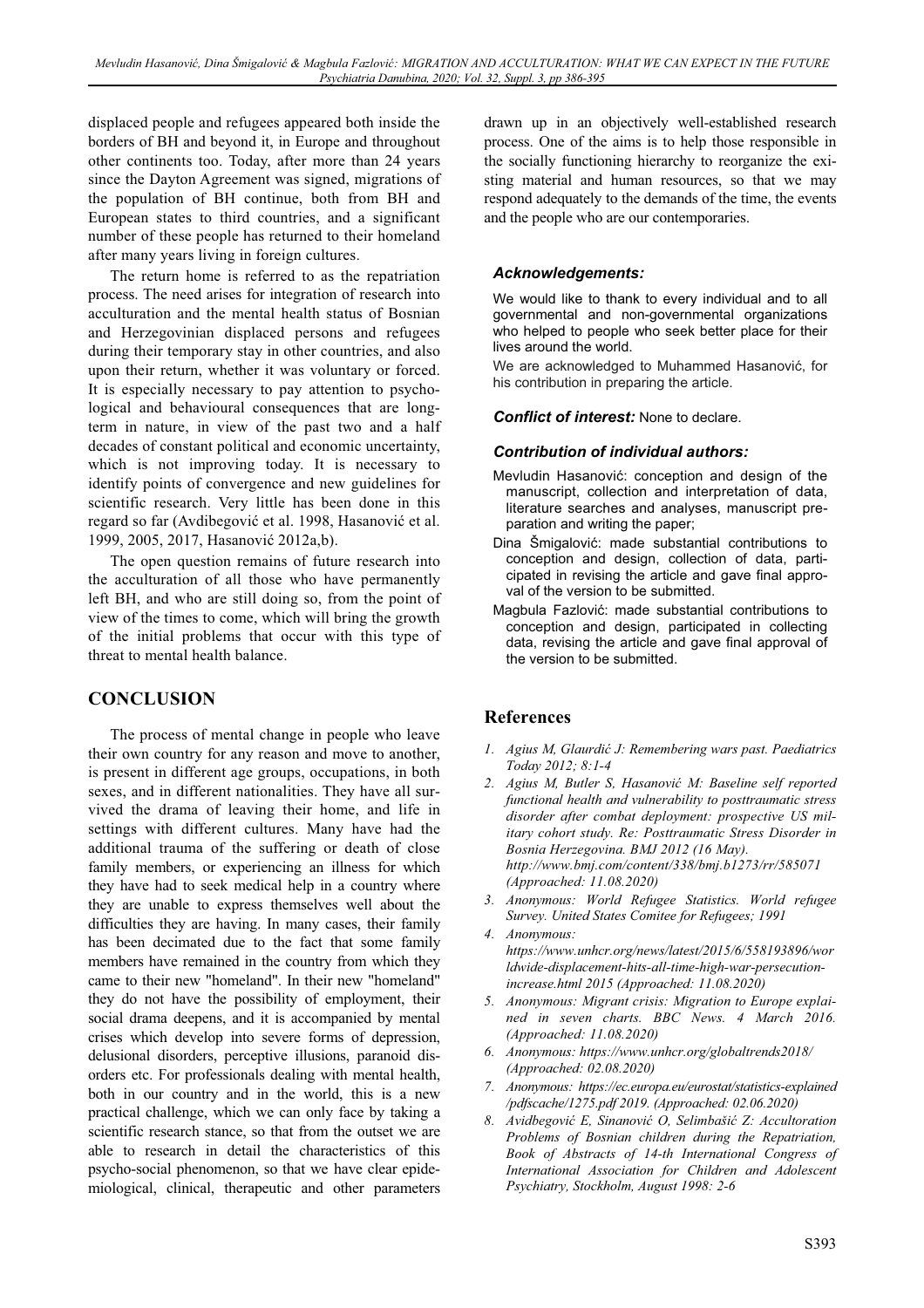- *9. Cramm JM, Nieboer AP: Acculturation is associated with older Turkish immigrants' self-management abilities. BMC Public Health 2019; 19:1228. doi:10.1186/s12889-019- 7471-0. PubMed PMID: 31488086.*
- *10. Berry JW, Kim U, Minde T, Mok D: Comparative Studies of Acculturative Stress. Interantional Migration Review 1987; 21:491-511*
- *11. Betancourt TS, Newnham EA, Layne CM, Kim S, Steinberg AM, Ellis H, Birman D: Trauma history and psychopathology in war-affected refugee children referred for traumarelated mental health services in the United States. J Trauma Stress 2012; 25:682-90. doi:10.1002/jts.21749*
- *12. Betancourt TS, Newnham EA, Birman D, Lee R, Ellis BH, Layne CM: Comparing Trauma Exposure, Mental Health Needs, and Service Utilization Across Clinical Samples of Refugee, Immigrant, and U.S.-Origin Children. J Trauma Stress 2017; 30:209-218. doi:10.1002/jts.22186. Epub 2017 Jun 6*
- *13. Brennen T, Hasanoviü M, Zotoviü M, Blix I, Skar AM, Preliü NK, et al.: Trauma exposure in childhood impairs the ability to recall specific autobiographical memories in late adolescence. J Trauma Stress 2010; 23:240-7*
- *14. Bourhis RY, Gyles H, Tajjfel H: Language as determination of Welsh identity. Europian Journal of Social Psychology 1973; 3:447-460*
- *15. Buhmann CB: Traumatized refugees: morbidity, treatment and predictors of outcome. Dan Med J 2014; 61:B4871*
- *16. Bull D: Operation joint forge veterans Balkan tour broadens scope. Vet. Center Voice 2004; 25:12-16*
- *17. Gil AG, vega WA, Dimas JM: Acculturation stress and personal adjustment among Hispanic adolescent boys. Journal of Community Psychology 1994; 22:43-54*
- *18. Goldin S, Hägglöf B, Levin L, Persson LA: Mental health of Bosnian refugee children: a comparison of clinician appraisal with parent, child and teacher reports. Nord J Psychiatry 2008; 62:204-16. doi:10.1080/08039480801983604*
- *19. Graves T: Psychological Acculturation in Tri-Ethnic Community, Southwestern Journal of Psychology 1967; 23:337-350*
- *20. Groen SPN, Richters A, Laban CJ, Devillé WLJM: Cultural Identity Among Afghan and Iraqi Traumatized Refugees: Towards a Conceptual Framework for Mental Health Care Professionals. Cult Med Psychiatry 2018; 42:69-91. doi:10.1007/s11013-016-9514-7. PubMed* 
	- *PMID:28108844; PubMed Central PMCID:PMC5842267*
- *21. Goldstein RD, Wampler NS, Wise PH: War experiences and distress symptoms of Bosnian children. Pediatrics 1997; 100:873-8*
- *22. Hameed Y & Katona C: Migrants, Refugees and Asylum Seekers. In R. Butler & C. Katona (Eds.), Seminars in Old Age Psychiatry (College Seminars Series, pp. 281- 290). Cambridge: Cambridge University Press, 2019. doi:10.1017/9781108593946.025*
- *23. Hasanoviü M, Avdibegoviü E, Sinanoviü O: Akulturacijski i repatrijacijski problem povratnika u Bosnu i Hercegovinu. In: Sinanoviü O i Avdibegoviü E (editors). Psihijatrija u zajednici, Psihosocijalne posljedice rata u Bosni i Hercegovini. Zbornik radova Sedmih (Prvih poslijeratnih) psihijatrijskih dana Bosne i Hercegovine. Tuzla: Udruženje psihijatara Bosne i Hercegovine, Udruženje psihijatara Tuzlanskog kantona, Univerzitetski kliniþki centar, Psihijatrijska klinika Tuzla 1999: 120-125. ISBN 9958-602-05-9. COBISS/BIH/ID 7341318*
- *24. Hasanoviü M, Sinanoviü O, Pavloviü S: Acculturation and psychological problems of adolescents from Bosnia and Herzegovina during exile and repatriation. Croat Med J 2005; 46:105-115*
- *25. Hasanoviü M: Psychological consequences of war-traumatized children and adolescents in Bosnia and Herzegovina. Acta Medica Academica 2011; 40:45-66*
- *26. Hasanoviü M, Pavloviü S, Sinanoviü O: Acculturation and Psychological Characteristics of Bosnian Internally Displaced and Refugee Adolescents from Srebrenica Region after the War 1992-1995 in Bosnia and Herzegovina. In: Tara M. Johnson (ed) Acculturation: Implications for Individuals, Families and Societies. New York: Nova Publishers, 2011 (1st Quarter). p. 197-233*
- *27. Hasanoviü M: Posttraumatic Stress Disorder of Bosnian internally displaced and refugee adolescents from three different regions after the war 1992-1995 in Bosnia-Herzegovina. Paediatrics Today 2012a; 8:22-31*
- *28. Hasanoviü M: Neuroticism and Posttraumatic Stress Disorder in Bosnian internally displaced and refugee adolescents from three different regions after the war 1992-1995 in Bosnia-Herzegovina. Paediatrics Today 2012b; 8:100-113*
- *29. Iwamoto DK, Cheng A, Lee CS, Takamatsu S, Gordon D: "Man-ing" up and getting drunk: the role of masculine norms, alcohol intoxication and alcohol-related problems among college men. Addict Behav 2011; 36:906-11. doi:10.1016/j.addbeh.2011.04.005. PMID:21620570; PMCID:PMC3118921*
- *30. Iwamoto DK, Kaya A, Grivel M, Clinton L: Under-Researched Demographics: Heavy Episodic Drinking and Alcohol-Related Problems Among Asian Americans. Alcohol Res 2016; 38:17-25 Review. PMID:27159808; PMCID:PMC4872609*
- *31. Kaplan I, Stolk Y, Valibhoy M, Tucker A, Baker J: Cognitive assessment of refugee children: Effects of trauma and new language acquisition. Transcult Psychiatry 2016; 53:81-109. doi:10.1177/1363461515612933. Epub 2015 Nov 12*
- *32. Kim MJ, Yu SY, Kim S, Won CW, Choi H, Kim BS: Health Behavior and Factors Associated with Depression in North Korean Adolescent Defectors in South Korea: The Korea Youth Risk Behavior Web-Based Survey, 2011-2014*
- *33. Kraviü N, Pajeviü I, Hasanoviü M: Surviving genocide in Srebrenica during the early childhood and adolescent personality. Croat Med J 2013; 54:55-64. PubMed PMID:23444247; PubMed Central PMCID:PMC3583395*
- *34. Mace AO, Mulheron S, Jones C, Cherian S: Educational, developmental and psychological outcomes of resettled refugee children in Western Australia: a review of School of Special Educational Needs: Medical and Mental Health input. J Pediatr Child Health 2014; 50:985-92. doi:10.1111/jpc.12674. Epub 2014 Jun 27*
- *35. MacMillan KK, Ohan J, Cherian S, Mutch RC: Refugee children's play: Before and after migration to Australia. J Paediatr Child Health 2015; 51:771-7. doi:10.1111/jpc.12849. Epub 2015 Mar 25*
- *36. Magiste E: Development of intra- and interlingual interference in bilinguals. Journal of Psycholinguistic Research 1985; 14:137-154*
- *37. Marozzi M: Construction, Robustness Assessment and Application of an Index of Perceived Level of Socio-economic Threat from Immigrants: A Study of 47 European Countries and Regions. Social Indicators Research 2015; 128:413– 437. doi:10.1007/s11205-015-1037-z*